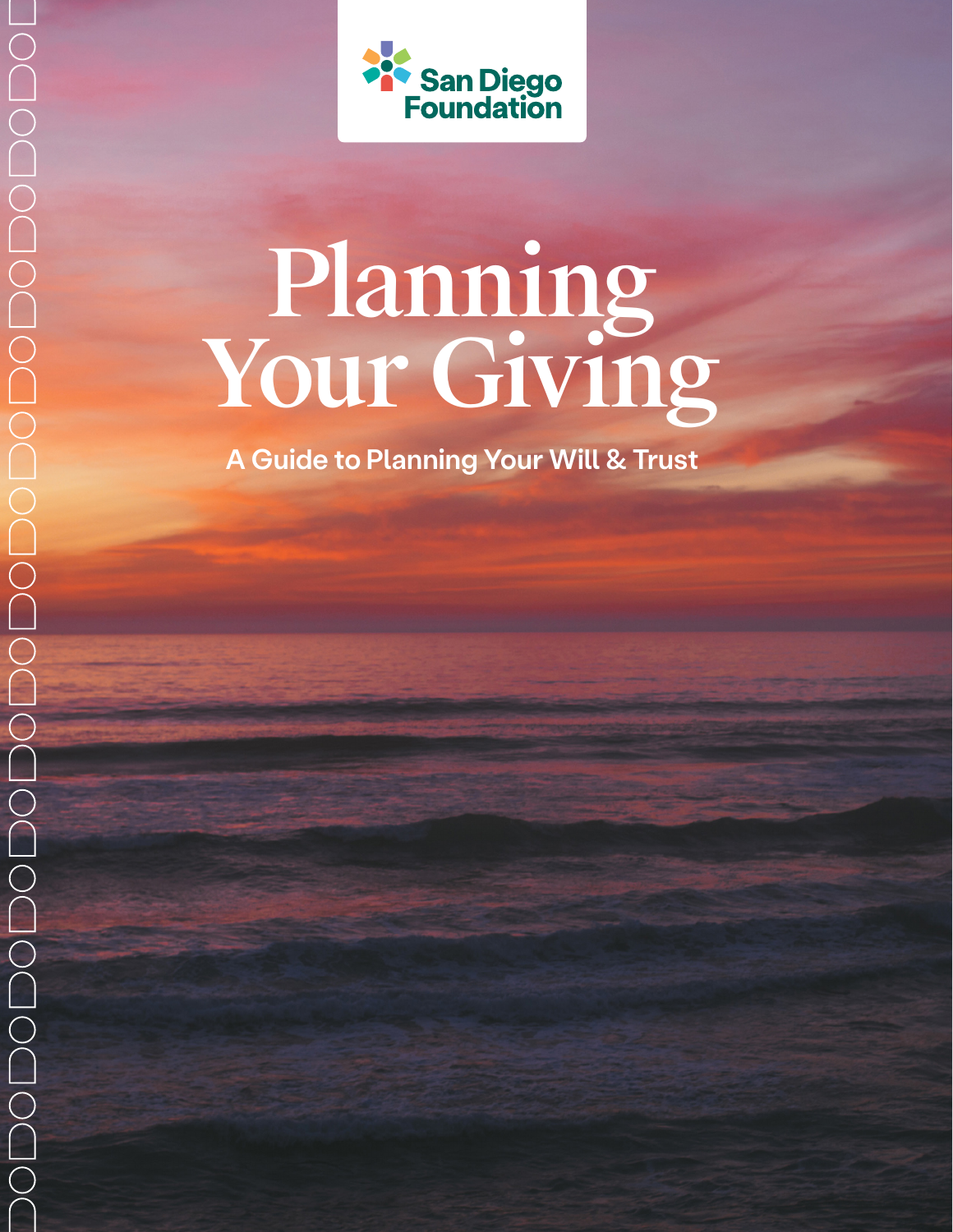# Table of Contents

| <b>Planning Your Legacy</b>                                |     |
|------------------------------------------------------------|-----|
| <b>Estate Planning Documents</b>                           | 3   |
| Basic Planning Documents_____________________              | 3   |
|                                                            | 4   |
| 1. Estate Planning Information                             | 6   |
| Personal Property Distribution_______________              | 6   |
|                                                            | 7   |
|                                                            | 7   |
| Your Estate Planning Goals________________________         | 8   |
| Your Estate Planning Family Background_________            | - 8 |
|                                                            | 9   |
|                                                            | - 9 |
| Your Children's Information<br>Sour Children's Information | 10  |
| 3. You and Your Contacts                                   | 11  |
| Your Executor & Successor Trustee                          | 11  |
| Your Guardian for Minor Children 12                        |     |
| Power of Attorney for Finances                             | 12  |
| Your Health Care Representative                            | 13  |
| 4. Estate Finances                                         | 14  |
|                                                            | 14  |
| Liabilities                                                | 16  |

#### Disclosure on Attorneys and San Diego Foundation

Thank you for completing this guide. It is offered by us to you as an educational service. While we attempt to provide helpful estate and financial background, we are not able to offer specific legal advice on your personal situation. Because you may have special needs, we know that you will want to contact your own attorney. He or she will be your independent advisor and will have an obligation of trust and confidence to you. With the advice of your independent attorney, you may have a customized estate plan that truly fulfills your unique family, healthcare, estate and planning circumstances.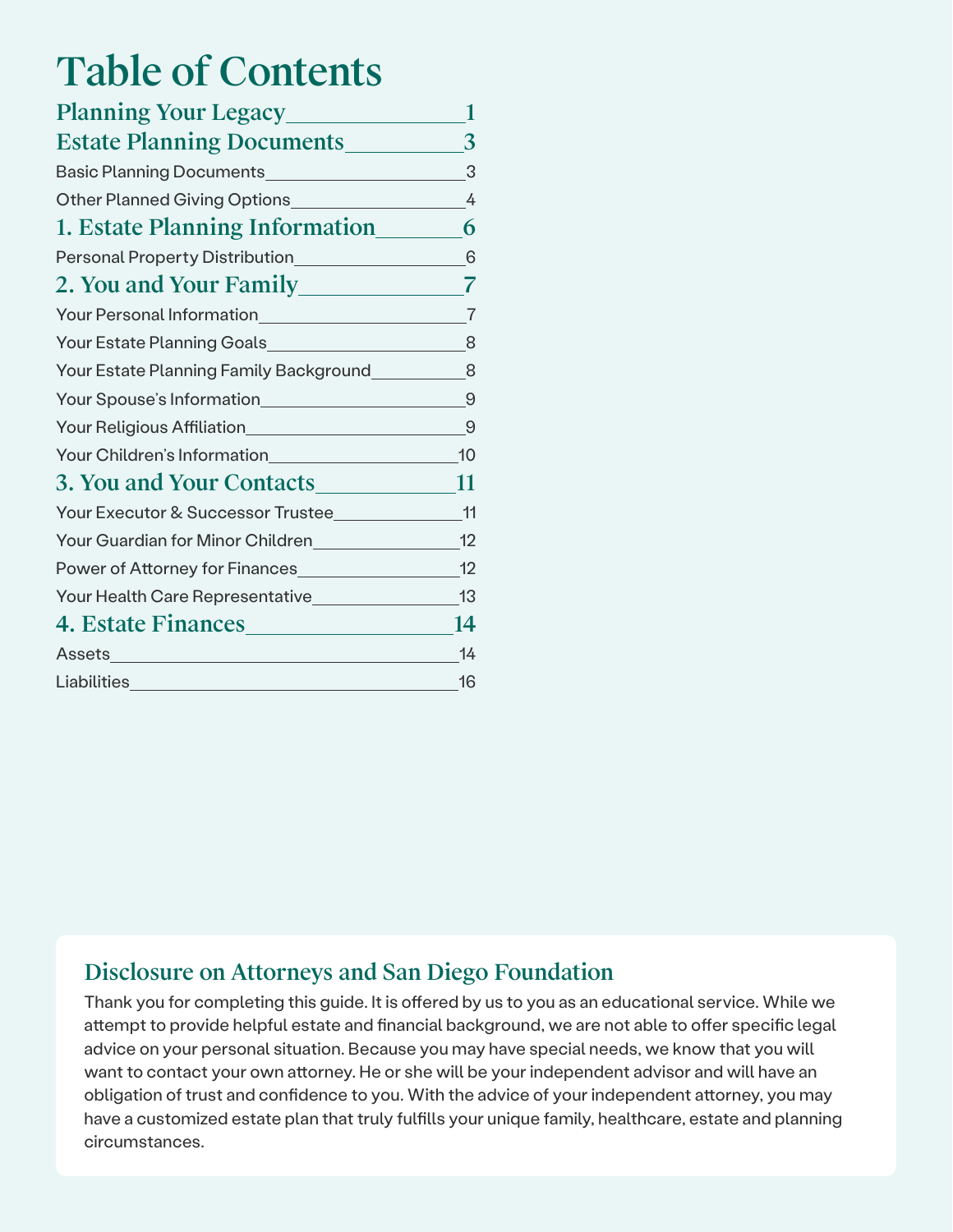# Planning Your Legacy

Congratulations for taking steps to protect those you love and your community through an updated estate plan. A plan is important, but an estimated 70% of Americans don't even have a will. This guide will help you by making the process easy and understandable.

A person may work 40 years to accumulate assets and spend 10 to 20 years conserving that accumulation, but often take two hours or less to plan for distribution of the assets. Through good planning, a wonderful chapter in the book of your life can be completed. However, too many times there has been little planning, or sometimes no planning, and the last chapter of life becomes burdensome for family members.

This guide is designed to help you move forward with a plan that writes a very good chapter in the book of your life, representing values that are important to you, such as philanthropy. Through proper planning, the legacy of love and care that you leave for your family, friends and community can be encouraging and even inspiring. We will show you how to update your estate plan with a will and trust and also make plans for your potential medical decisions.

*A Guide to Planning Your Will and Trust* is designed to encourage you to think about how you want your assets to be distributed when you are gone, and to assist you in gathering the information your attorney will need. With this guide, the process will be much easier, less expensive, and a comfort to your family while fulfilling your desires for friends, family and community.

#### Danah Fayman's Legacy



Danah Fayman is long remembered as a champion for arts in the San Diego. She was critical in turning Old Globe into a premier performance destination in the region and spent her life growing numerous other arts institutions. Before she passed away in 2017, Danah set up a legacy fund at San Diego Foundation so that her impact in the community would continue long after she was gone. Today, the Lynn Fayman Fund for Dance, which is managed by her three sons, honors the legacy of Danah and her husband by supporting performing arts in San Diego County. Danah and her family will forever be remembered as someone who enhanced arts and culture in San Diego.

"One of the most important things you can do while you're here is to **ensure the world is better** when you're not."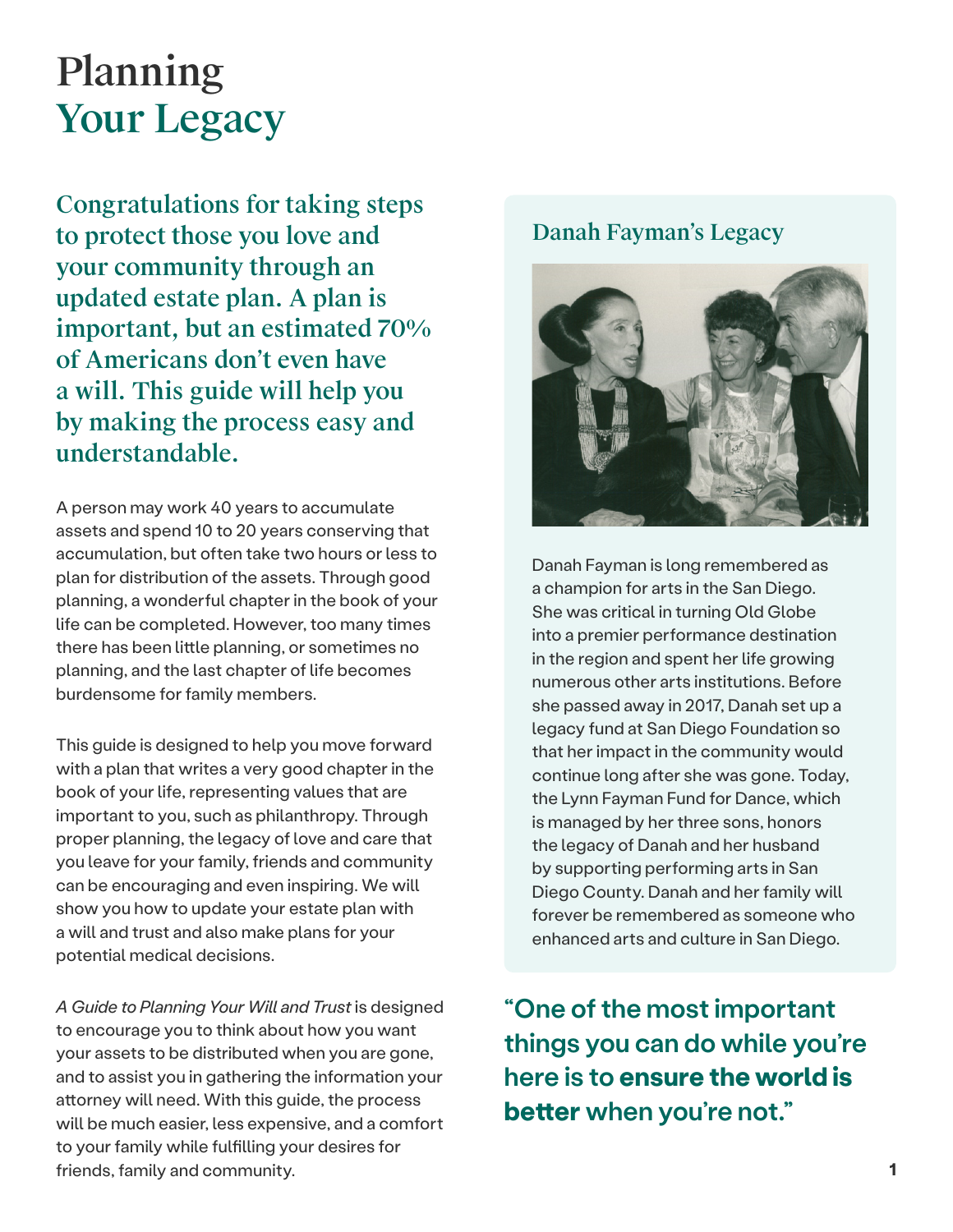### What are the benefits of an estate plan?

# Peace

An estate plan should give you peace of mind – knowing that important, and sometimes difficult decisions have been made to care for you and your loved ones, at the right time and at minimal cost.

# Provision

An estate plan is designed to help you provide for you, your family and your community. With a good estate plan, you can ensure the people and places you love are able to thrive well after you're gone.

# Protection

A good estate plan will protect you in your senior years and help the people you trust make important decisions about your care. An estate plan can increase your lifetime security and also achieve your goals for family and charity.

#### What if I have questions about some of the information?

When it comes time to decide on the distribution of your property, you may have some questions. There are two resources that will help you. In addition to the explanations within this guide, we have a wealth of online estate planning information on our website. Feel free to visit our website at [SDFoundation.org/](http://www.sdfoundation.org/legacy)Legacy.

In addition, we are always available to help. Contact Donor Services at (619) 814-1332 or [DonorServices@SDFoundation.org](mailto:DonorServices@SDFoundation.org) for more information.

#### What good things happen with an updated trust?

With an updated trust, you can transfer specific property or assets. In addition, you will be able to direct the residue of your estate. For those with larger estates, there could be substantial estate tax savings. In addition, you know that the successor trustee you select (not the one a probate judge chooses) will be managing your property. A good will is able to carry out your plan and save thousands of dollars while transferring property quickly and inexpensively to your loved ones.

## What is accidental disinheritance?

Too many times, the "wrong" person or persons end up receiving property. An "accidental disinheritance" occurs if you either have no estate plan or the plan doesn't function properly. Sometimes a will is unclear and the estate goes to distant relatives or is simply paid to CPAs and attorneys who are representing family members fighting over the estate. You can avoid an "accidental disinheritance" by creating a good plan to protect your loved ones.

#### Can I use my estate plan to create a legacy?

Your life has meaning and purpose. You can create a legacy for family and charity that allows all your values and passions to live on after you're gone.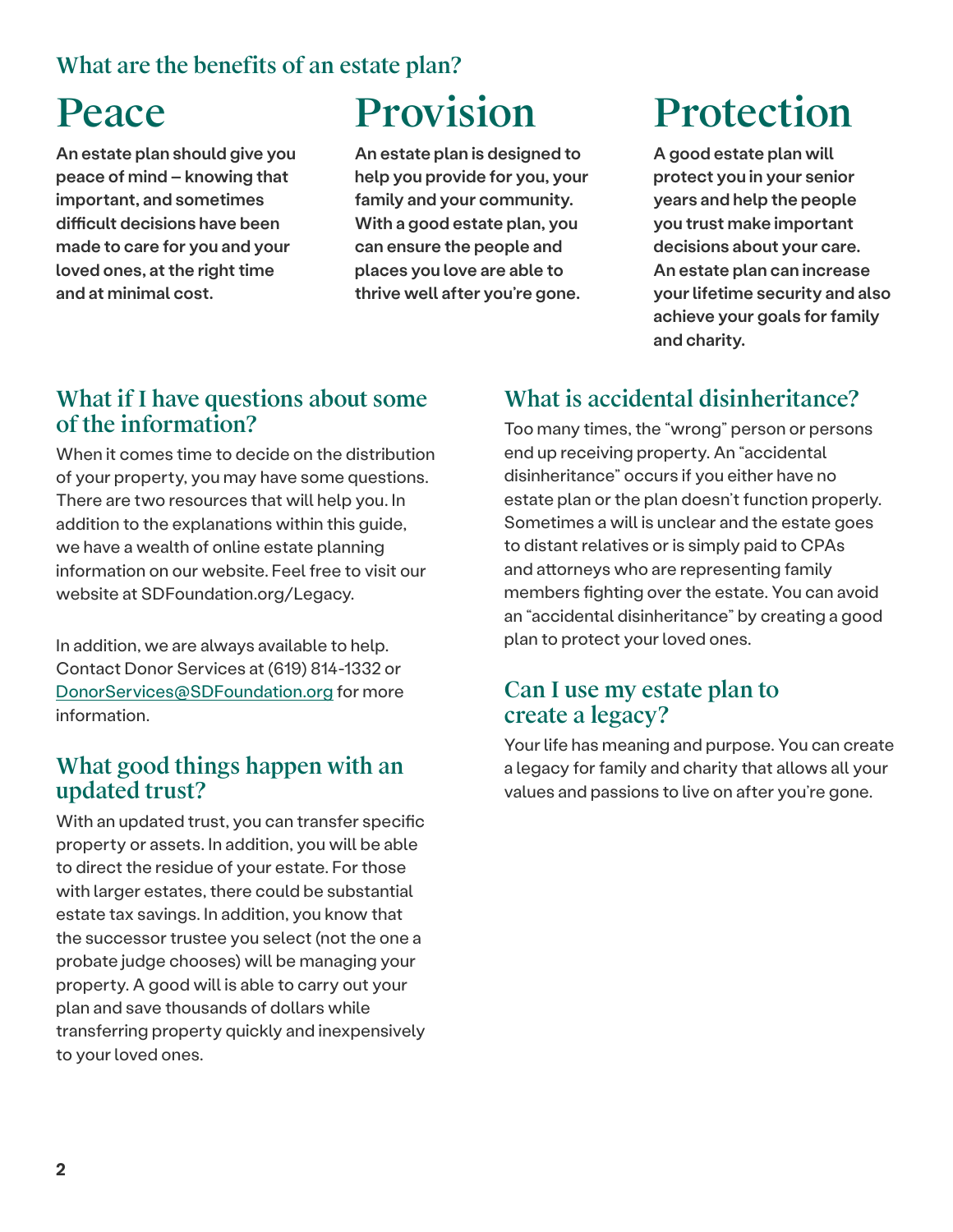# Estate Planning Documents

**There are four basic steps in the estate planning process.**

**1. Write Down What You Own:** It is important to understand what property you own and what property will be transferred through your estate. You can use this Guide to help you with this process.

**2. Work With an Attorney:** There are many knowledgeable estate planning attorneys. You can bring this completed Guide to them so they can prepare the necessary estate planning documents. Ask the attorney questions and talk about your goals.

**3. Know How Property is Transferred:** Some property is transferred by will and trust and some is transferred by a beneficiary designation or other form. You need to know how your property will be transferred in order to avoid an accidental disinheritance. With a good plan, your property may be transferred as you desire. Your attorney can help you with this process.

**4. Sign Your Estate Plan and Medical Directives:** Finally, it is important to sign the documents that correctly express your desires, both for your property and for your potential future personal care.

### Basic Planning Documents

There are four basic estate planning documents: a will, a trust, a durable power of attorney for finances; and an advance healthcare directive.

#### Will

When most people think of estate planning, they immediately think of a will. A will is a legal document you can use to direct how your property will be divided when you pass away. Without a will, your property is divided according to California's rules of interstate succession, which might be different from how you would divide it. A will is referred to as a pour-over will because any assets not in a trust go into a will.

#### Trust

A trust is a legal entity that can "own" assets. The document looks much like a will. And, like a will, a trust includes instructions for whom you want to handle your final affairs and whom you want to receive your assets after you're gone.

Today, many people use a revocable living trust in their estate plan because it avoids court interference at death (probate) and at incapacity. It is also flexible and creates a strong peace of mind during your lifetime. As long as you are alive and competent, you can change the trust document, add or remove assets and even cancel it.

A living trust holds your property and is managed by you or a trustee you select. You or your selected trustee may own, manage and control your assets during your lifetime. You may add property to or remove property from the trust at any time. Any trust income is taxable to you.

A valid trust is an essential part of transferring your property at the right time to the right people at the lowest cost. Without a valid trust your family may encounter increased costs, delays and unnecessary conflicts. You can provide a wonderful legacy for family and charity with an updated estate plan.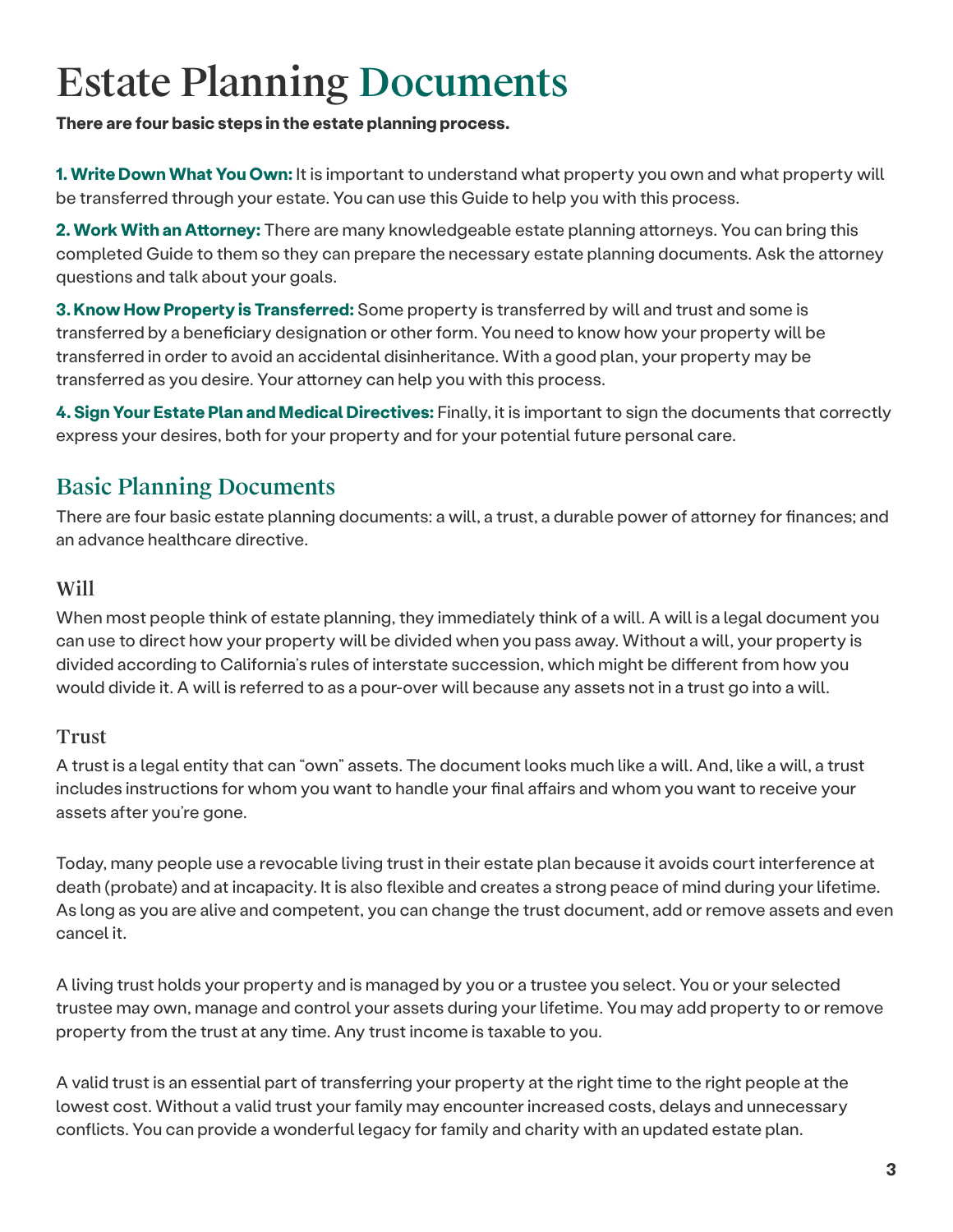#### General Durable Power of Attorney

A general power of attorney is a document that grants someone else authority over your property and financial transactions. What makes a durable power of attorney special is that it remains effective (or only becomes effective, depending on how you structure it) if you become incapacitated and unable to make decisions for yourself.

You should have a general durable power of attorney in place so that those kinds of decisions can continue to be made on your behalf if you become incapacitated. However, you should think carefully about who you want to appoint to make those decisions, since you won't be in a condition to oversee their actions and the person will have full decision-making authority over important financial matters.

#### Advance Health Care Directive

The California Legislature has enacted a statutory advance health care directive form that you can use to appoint someone under a power of attorney for health care and give specific directions about your care.

Part 1 of the statutory form is a power of attorney for health care. This is like the general durable power of attorney, but it grants authority over medical decisions instead of financial decisions. This is another powerful document, and you should read the form's instructions carefully and speak with an attorney about what they mean before choosing someone to exercise that power.

Part 2 allows you to give specific instructions for health care that your doctors—and the person appointed under Part 1—must follow. One of the most important instructions you can give in this part is whether you should be given life-sustaining treatment in the following circumstances:

- **1.** You have an incurable and irreversible condition that will result in your death within a relatively short time;
- **2.** You become unconscious and, to a reasonable degree of medical certainty, you will not regain consciousness; or
- **3.** The likely risks and burdens of treatment would outweigh the expected benefits.

In parts 3 and 4, you can specify whether your organs should be donated when you die and designate a primary physician. If you don't complete these parts, the person you appoint under part 1 will be able to make those decisions for you.

Completing an advance health care directive is important, because it tells your doctors who to look to for your health care decisions when you are unable to make them. In addition, by providing specific instructions about some of the hard questions that person will have to make, you can relieve him or her of some of the burden of having to choose for you.

# Other Planned Giving Options

#### Donor-Advised Funds

A Donor-Advised Fund (DAF) is a simple and efficient way to leave a legacy of generosity by helping charities that you want to support. By establishing such a fund, you can time the gifts you make (for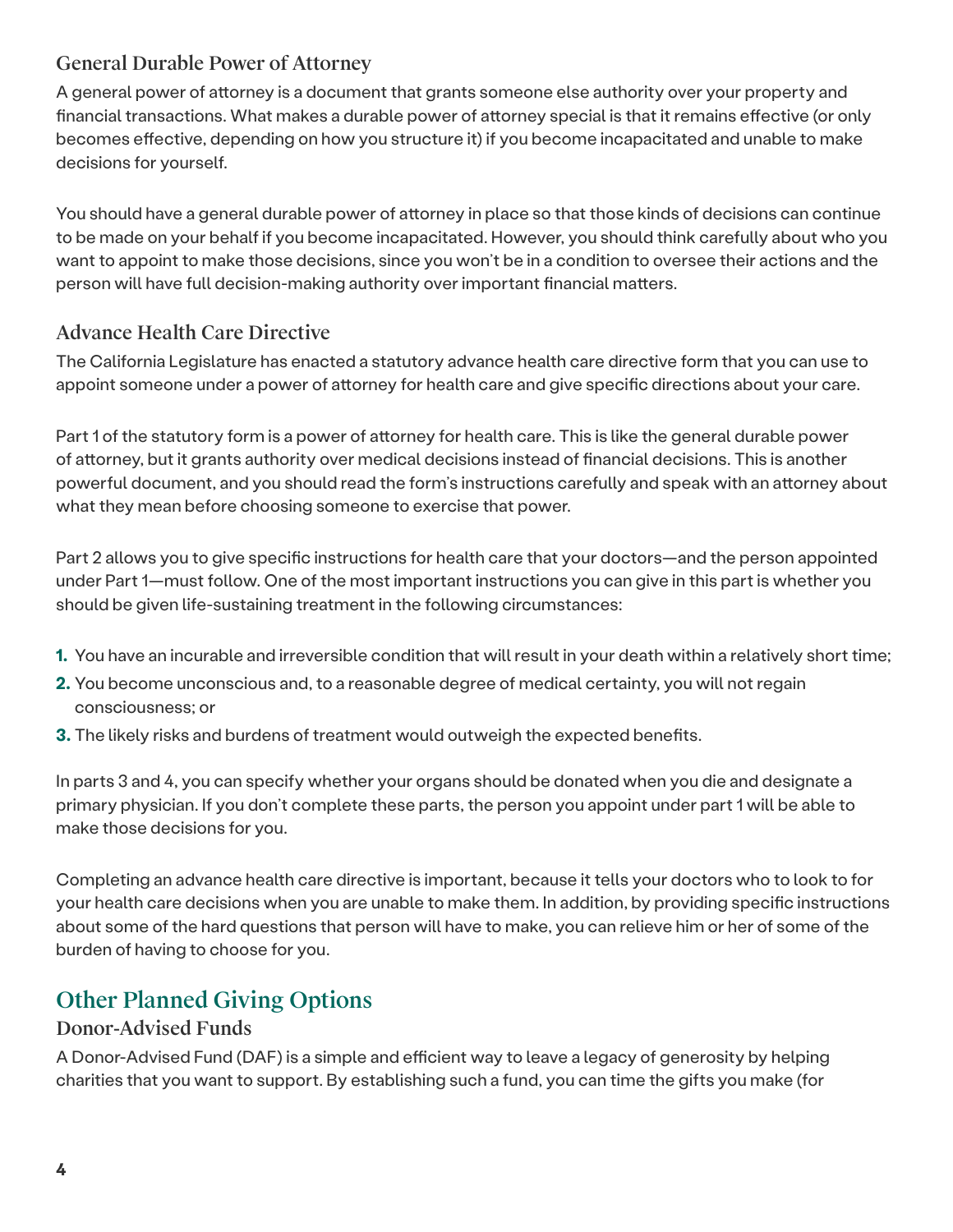investment or tax reasons) and you can select the charities you wish to benefit from your gifts. You receive the income or estate tax deduction, and the opportunity is there to make distribution decisions over time. You can also set it up so that your children or friends supervise the charitable gifts from their fund for years to come, which is a great way to encourage children to be involved in philanthropy.

### Charitable Gift Annuity

A charity gift annuity involves a contract between you and your favorite charity, whereby you transfer cash or property to the charity in exchange for a partial tax deduction and a lifetime stream of annual income. Many of our donors, especially those age 70 and above, are very interested in fixed payments for life from a charitable gift annuity. For a married couple, the payments will last until both have passed away.

#### Charitable Remainder Trusts

A Charitable Remainder Trust is a qualified trust that pays income to beneficiaries. After all income payments have been completed, the remainder is distributed to qualified charities. The person who establishes the trust may select the trust percentage or annuity amount, the person to receive the income from the trust, and the charities that will receive the principal of the trust after all income payments are completed. The major benefits of the trust are (i) Bypass of Capital Gains Tax, (ii) Increased Income and (iii) a Charitable Income Tax Deduction.

#### Charitable Endowments

Another option that you may prefer is to leave property or money in an endowment so that the charity does not spend the principal. Instead, the nonprofit, often a community foundation like The San Diego Foundation, grants the endowment income (as the donors often have done throughout their lives) per your instructions. It is helpful to suggest a general purpose for the endowment fund because it will last perpetually, and the original purpose for the gift may not exist in the future.

#### Life Insurance

Gifting a life insurance policy allows you to make a significant legacy gift to the nonprofit community with tax benefits that you can enjoy during your lifetime. As is the case with many retirees with grown children, you may not need a life insurance policy as a financial safety net anymore. Through a relatively small annual cost of the premium, you can give a gift to your favorite charity that is larger than otherwise would be possible.

#### IRA, 401(k) or Other Retirement Plan

A retirement plan can be a tax-efficient and simple way of including your favorite charity in your estate plan. The tax advantage stems from the fact that most retirement plans are subject to income taxes, and possibly estate taxes, if left to an individual beneficiary. However, a charity that is named as the beneficiary does not pay income or estate taxes on the distribution.

#### Custom Estate Plan for Business, Investments or Special Needs Child

If you own a family business, substantial real estate holdings or a large estate, then a custom plan that considers your special property goals and requirements can be created. A custom plan option is also useful if you have a child with special needs. A child with special needs may be provided for through a "special needs trust," which gives you peace of mind and facilitates care of the child by providing resources and directions.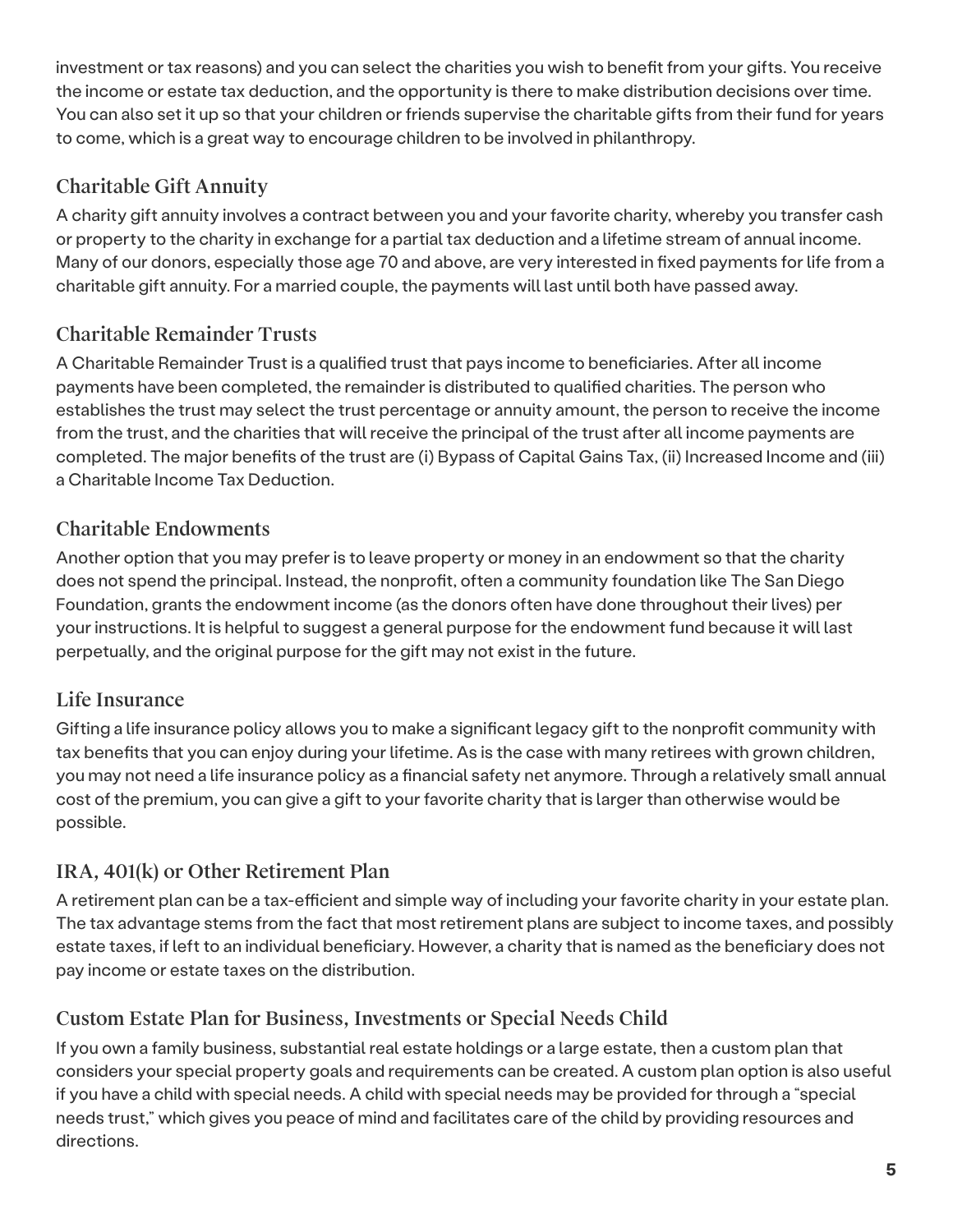# 1. Estate Planning Information

### Personal Property Distribution

#### List to Dispose of Personal Property

Your will or trust is designed to transfer property to the person you select. However, many states permit you to update and maintain a list of personal items that may be changed whenever you desire. The lists must be signed and dated, describe the personal property and name the recipient.

Under the laws of most states, you are permitted to make a list of property that may include jewelry, silver, china, furniture, and collections of stamps, coins, art and other personal items that are movable. The advantage of this list is that you may update it as you buy or sell these items or you may change your mind about who should receive china, silver, rings or other personal items.

By making and updating this list, you can change the recipients as your property changes. It is important to be certain that you have signed and dated each list. Only the last list you have completed before your demise will be valid.

If some items on this list are very valuable (especially art and other collections), then it is important to discuss the transfer of these items with your professional advisor. Your advisor may use language similar to the language below in your will.

#### Example Language

*"Under the laws of the State of California I may leave a written statement or a list, dated and signed by me, disposing of certain items of my tangible personal property. Any such list with date and signature shall be effective to transfer the named personal property. If no signed and dated list is identified by my Personal Representative within 30 days after his or her qualification, it shall be presumed that there is no statement or list and any subsequently discovered statement or list shall be ignored."*

#### Ways to Give or Transfer Personal Property

- **Give During Life:** Many older adults start the gift process during life. By giving personal items to children, heirs or charity they understand and appreciate the gift.
- **Consider Preferences:** Some children may desire a piano or other instrument. Others may prefer to receive valuable books or china. Discuss the goals of heirs and attempt to make gifts that will be most meaningful to each person.
- **Leave Instructions:** The list is very useful. Other items could be distributed through a "rotating choice" plan. Everyone meets together and each person takes a turn at selecting one item.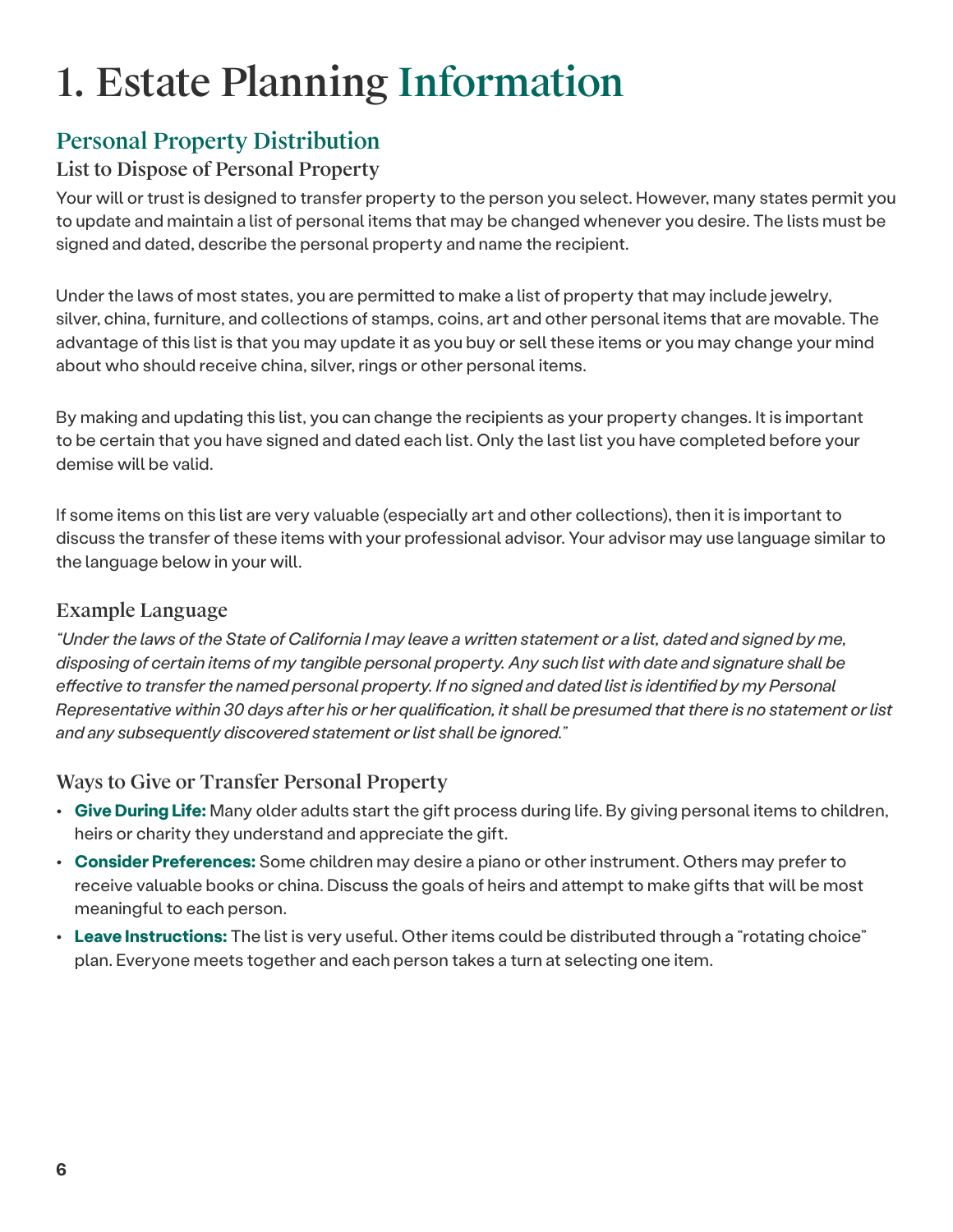# 2. You and Your Family

Please tell us about you and your family. Save this file, print, fill out and send your completed PDF as an email attachment to *DonorServices@sdfoundation.org*. Write your answers in ink, not pencil. Spell names exactly as you want them to appear in your estate documents. Use full legal names, not nicknames.

#### Your Personal Information

| Present marital status:                                            |                  |                                            |                 |                             |                |  |
|--------------------------------------------------------------------|------------------|--------------------------------------------|-----------------|-----------------------------|----------------|--|
| $\Box$ Married                                                     | $\square$ Single |                                            | $\Box$ Divorced | $\Box$ Legally<br>Separated | $\Box$ Widowed |  |
|                                                                    |                  |                                            |                 |                             |                |  |
|                                                                    |                  |                                            |                 |                             |                |  |
|                                                                    |                  |                                            |                 |                             |                |  |
|                                                                    |                  |                                            |                 |                             |                |  |
|                                                                    |                  |                                            |                 |                             |                |  |
|                                                                    |                  |                                            |                 |                             |                |  |
| Are you a U.S. Citizen or Lawful Permanent Resident?               |                  |                                            |                 |                             |                |  |
| $\square$ No                                                       |                  | $\Box$ Born in the U.S. $\Box$ Naturalized |                 |                             | $\Box$ LPR     |  |
| Check the documents you presently have:<br>$\Box$ Will             |                  | $\Box$ Living Will                         |                 |                             | □ Living Trust |  |
| □ General Durable Power of Attorney □ Advance Healthcare Directive |                  |                                            |                 |                             |                |  |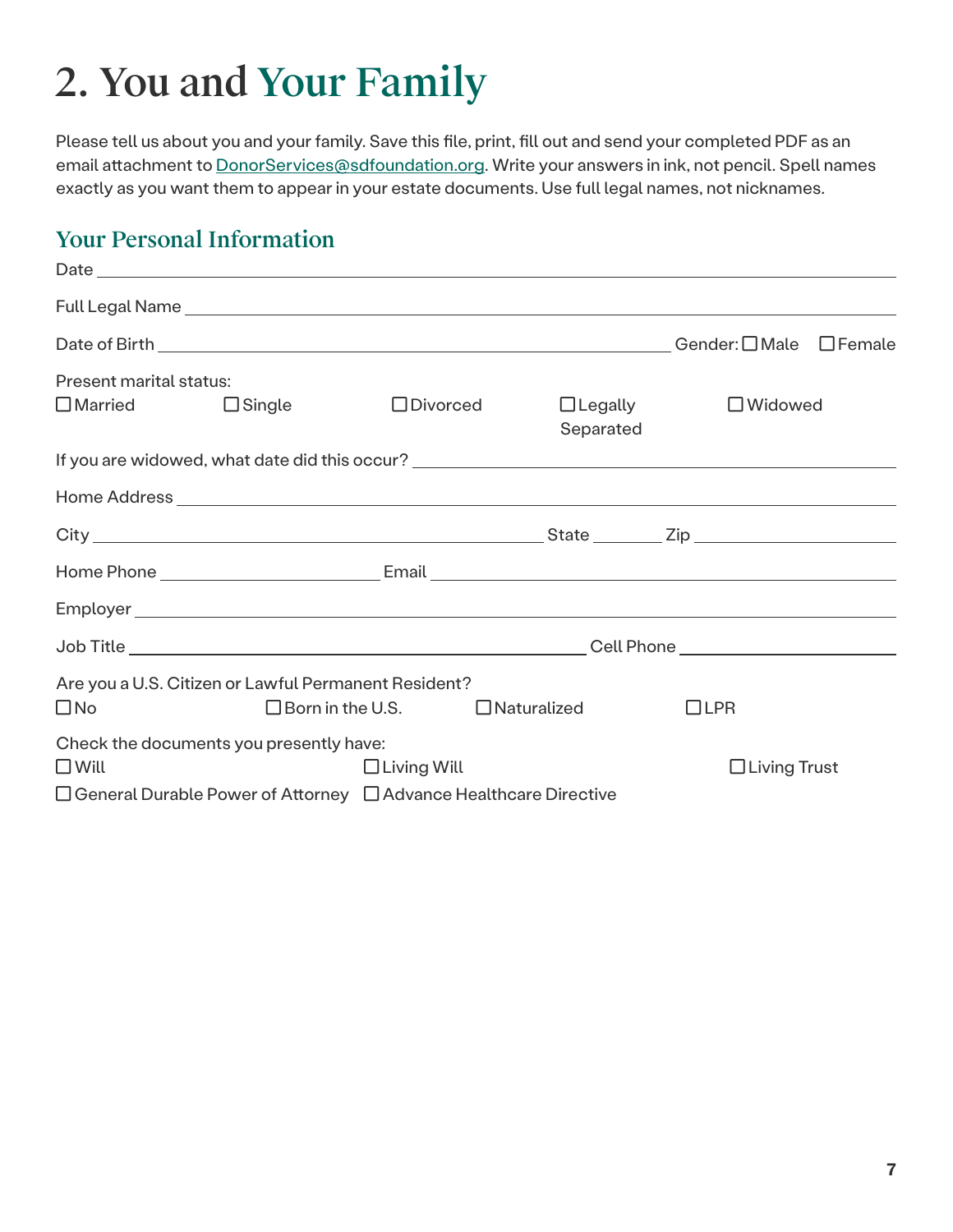### Your Estate Planning Goals

You will have a number of goals that can be carried out through your estate plan. Listed below are several types of goals. Please indicate how important these goals are by checking the box next to a number from one to five by each goal. One is not important and five is very important:

| Provide for your spouse or children       | $\square$ 1 | $\square$ 2 | $\square$ 3 | $\Box$ 4    | $\square$ 5 |
|-------------------------------------------|-------------|-------------|-------------|-------------|-------------|
| Provide for guardianship of minors        | $\Box$ 1    | $\square$ 2 | $\square$ 3 | $\square$ 4 | $\square$ 5 |
| <b>Provide for healthcare if disabled</b> | $\square$ 1 | $\square$ 2 | $\square$ 3 | $\square$ 4 | $\square$ 5 |
| <b>Protect against liability</b>          | $\Box$ 1    | $\square$ 2 | $\square$ 3 | $\Box$ 4    | $\square$ 5 |
| Create a charitable legacy                | $\Box$ 1    | $\Box$ 2    | $\square$ 3 | $\Box$ 4    | $\square$ 5 |
| Reduce estate taxes                       | $\Box$ 1    | $\Box$ 2    | $\square$ 3 | $\Box$ 4    | $\square$ 5 |
| Increase current income                   | $\Box$ 1    | $\square$ 2 | $\square$ 3 | $\Box$ 4    | $\square$ 5 |
| <b>Plan for business</b>                  | $\Box$ 1    | $\square$ 2 | $\square$ 3 | $\Box$ 4    | $\square$ 5 |
| <b>Other goals</b>                        | $\Box$ 1    | $\square$ 2 | □3          | $\Box$ 4    | $\Box$ 5    |

#### Your Estate Planning Family Background

**1. Lifetime Gifts.** Please list any gifts you have made to children or other heirs.

|  | 2. Trustee, Guardian or Executor. Are you currently serving? $\Box$ Yes $\Box$ No |  |
|--|-----------------------------------------------------------------------------------|--|
|  |                                                                                   |  |

**3. Inheritance.** Is it likely that you may receive an inheritance? □ Yes □ No

**4. Safe Deposit Box.** List the bank, city, state, and who has the key.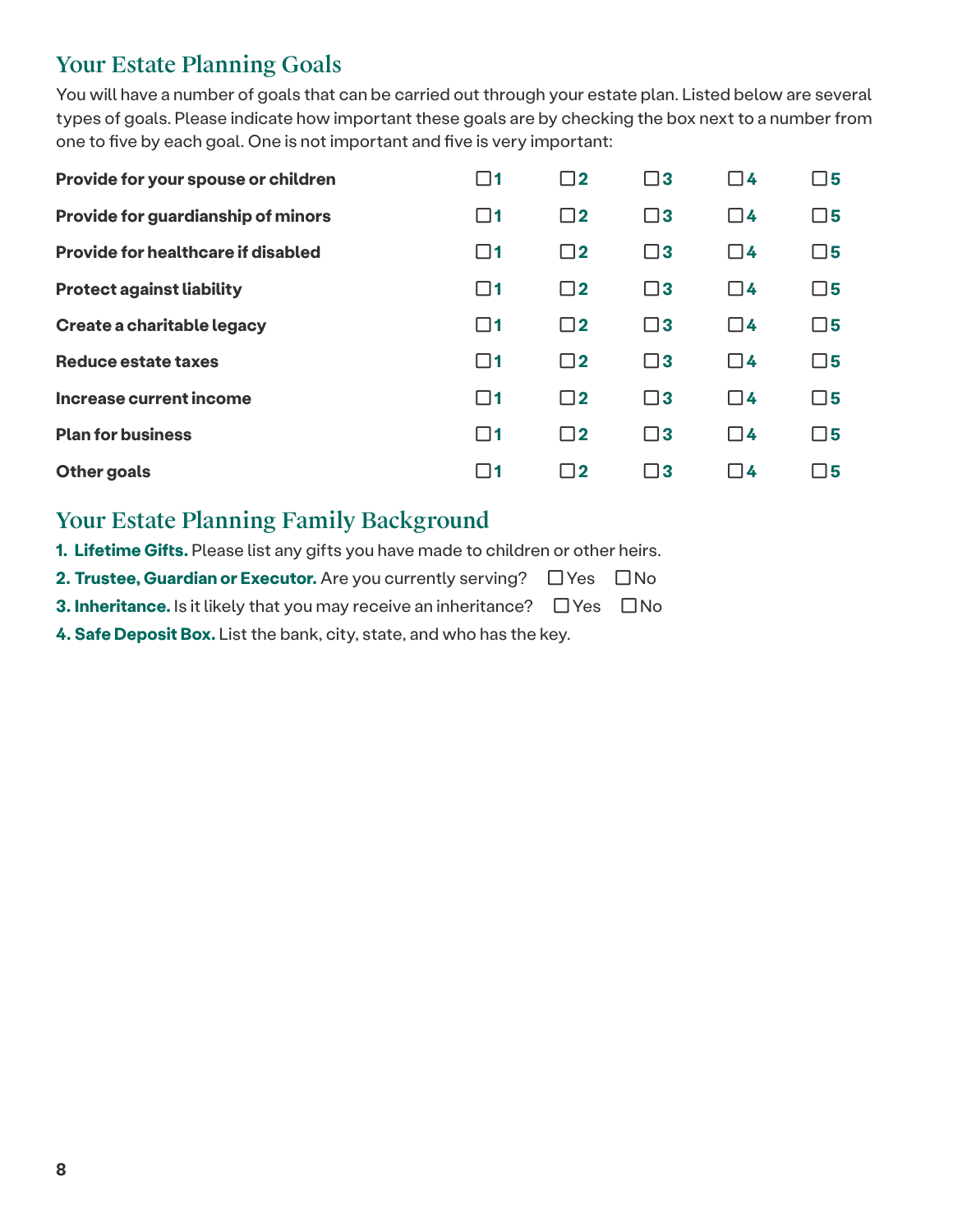### Your Spouse's Information

|                                                                        |                                                                                                                                            |                    |                     | $\Box$ Female |
|------------------------------------------------------------------------|--------------------------------------------------------------------------------------------------------------------------------------------|--------------------|---------------------|---------------|
| Has your spouse previously been married?<br>$\Box$ Yes<br>$\square$ No |                                                                                                                                            |                    |                     |               |
|                                                                        |                                                                                                                                            |                    |                     |               |
|                                                                        |                                                                                                                                            |                    |                     |               |
|                                                                        |                                                                                                                                            |                    |                     |               |
|                                                                        |                                                                                                                                            |                    |                     |               |
| $\square$ No                                                           | Are you a U.S. Citizen or Lawful Permanent Resident?<br>$\Box$ Born in the U.S.                                                            | $\Box$ Naturalized | $\Box$ LPR          |               |
| $\Box$ Will                                                            | Check witch documents your spouse presently has:<br>$\Box$ Living Will<br>□ Durable Power of Attorney □ Durable Power of Attorney Finances |                    | $\Box$ Living Trust |               |
| property? (If yes, attach a copy.)<br>$\Box$ Yes<br>$\square$ No       | Do you or your spouse have a Prenuptial agreement that identifies and disposes of separate spousal                                         |                    |                     |               |
| <b>Your Religious Affiliation</b>                                      |                                                                                                                                            |                    |                     |               |
|                                                                        |                                                                                                                                            |                    |                     |               |
|                                                                        |                                                                                                                                            |                    |                     |               |

# Charitable Contributions

List the charities you wish to support. These can be specific nonprofit organizations or causes.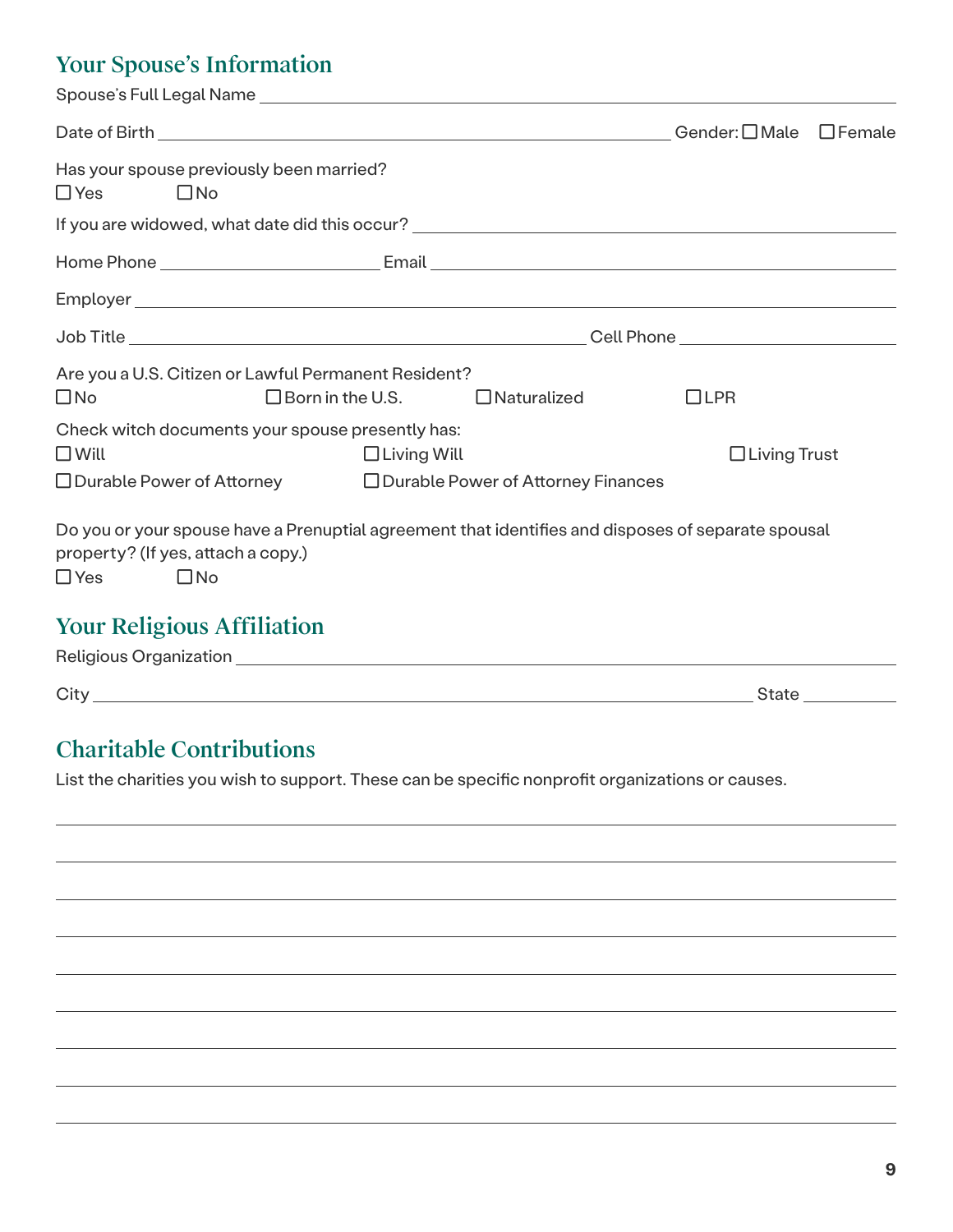### Your Children's Information

Please list all children, whether minors or adults, including deceased children and children of a prior marriage. If you have more than three children, please attach additional pages as needed. If you wish to exclude a child as a beneficiary of your estate, check the "Exclude" box. If you have no children, check the "No Children" box.

| □No Children                                                                               |                                 |                |  |
|--------------------------------------------------------------------------------------------|---------------------------------|----------------|--|
|                                                                                            |                                 |                |  |
|                                                                                            |                                 |                |  |
| Present marital status:<br>□ Married □ Single □ Needs Special Care                         | $\Box$ Dependent                | $\Box$ Exclude |  |
|                                                                                            |                                 |                |  |
| Origin: □ Child of Present Marriage □ Child of Prior Marriage or Relationship □ Deceased   |                                 |                |  |
|                                                                                            |                                 |                |  |
|                                                                                            |                                 |                |  |
| Present marital status:<br>□ Married □ Single □ Needs Special Care                         | $\Box$ Dependent $\Box$ Exclude |                |  |
|                                                                                            |                                 |                |  |
| Origin: □ Child of Present Marriage □ Child of Prior Marriage or Relationship □ Deceased   |                                 |                |  |
|                                                                                            |                                 |                |  |
|                                                                                            |                                 |                |  |
| Present marital status:<br>$\square$ Married $\square$ Single $\square$ Needs Special Care | $\Box$ Dependent                | $\Box$ Exclude |  |
|                                                                                            |                                 |                |  |
|                                                                                            |                                 |                |  |
| Origin: □ Child of Present Marriage □ Child of Prior Marriage or Relationship □ Deceased   |                                 |                |  |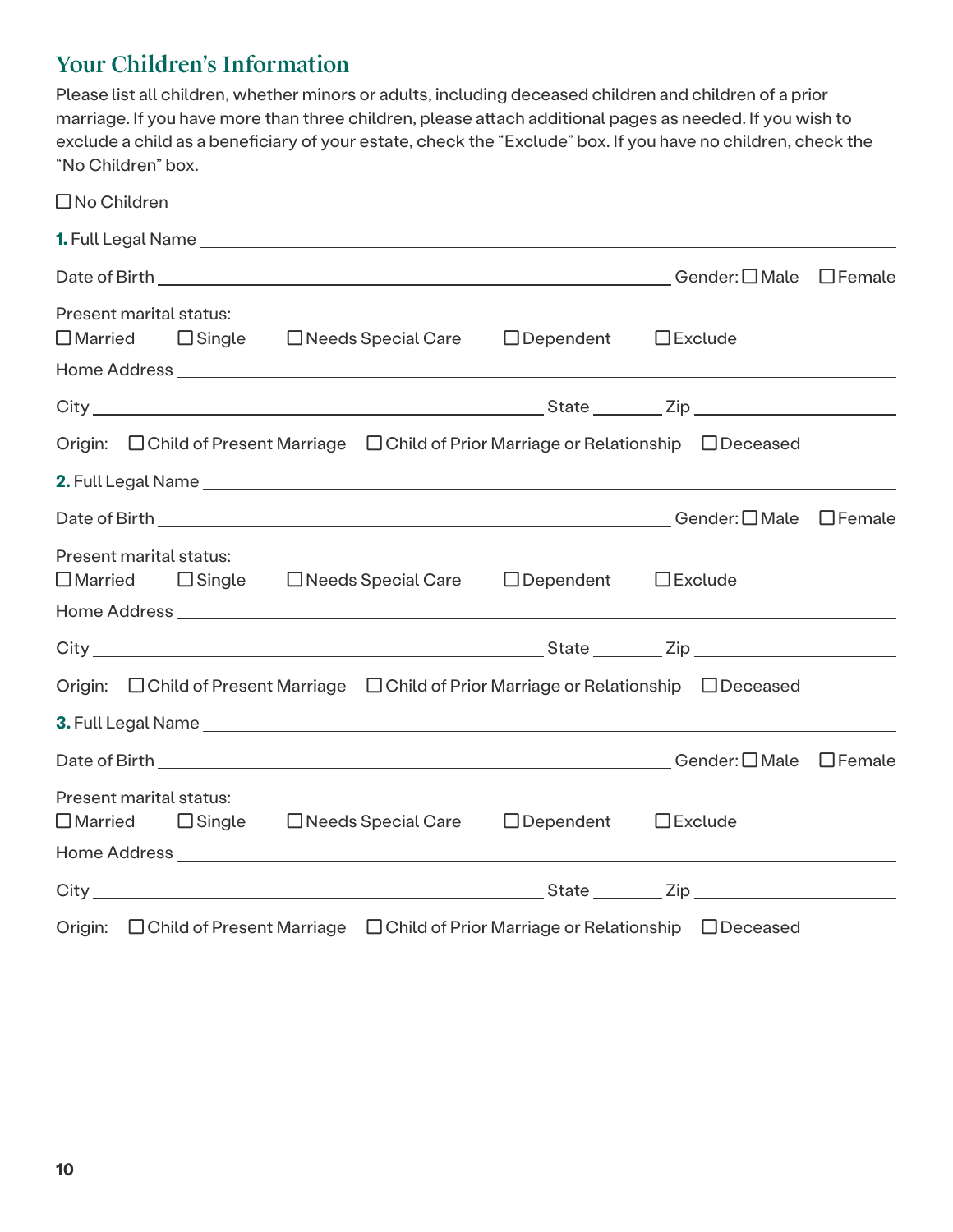# 3. You and Your Contacts

#### Your Executor & Successor Trustee

Your executor is the manager of your will and your successor trustee is the manager of your trust. Because both will make many decisions about the management and distribution of your will and trust, you should select individuals who you trust and who understand your circumstances. Your executor and successor trustee will usually complete the following steps to ensure an orderly transfer of all your property to the right individuals:

| 1. Submit your will to the probate court                                                                       | 5. Make debt payments               |                                            |  |
|----------------------------------------------------------------------------------------------------------------|-------------------------------------|--------------------------------------------|--|
| 2. Locate your heirs                                                                                           | 6. Resolve any estate controversies |                                            |  |
| 3. Determine your assets and values                                                                            |                                     | 7. File your income and estate tax returns |  |
| 4. Pay bills and the attorney                                                                                  | 8. Distribute your assets to heirs  |                                            |  |
| Please name your Executer                                                                                      |                                     |                                            |  |
|                                                                                                                |                                     |                                            |  |
|                                                                                                                |                                     |                                            |  |
|                                                                                                                |                                     |                                            |  |
| Home Phone _______________________Cell Phone _________________________Email __________________________________ |                                     |                                            |  |
|                                                                                                                |                                     |                                            |  |
| Please name your Successor Trustee                                                                             |                                     |                                            |  |
|                                                                                                                |                                     |                                            |  |
|                                                                                                                |                                     |                                            |  |
|                                                                                                                |                                     |                                            |  |
| Home Phone _______________________Cell Phone _________________________Email __________________________________ |                                     |                                            |  |
|                                                                                                                |                                     |                                            |  |
| Please name your Alternate Trustee                                                                             |                                     |                                            |  |
| In case the person above is unable to serve, please name an Alternate Trustee.                                 |                                     |                                            |  |
|                                                                                                                |                                     |                                            |  |
|                                                                                                                |                                     |                                            |  |
|                                                                                                                |                                     |                                            |  |
| Home Phone _______________________Cell Phone _________________________Email __________________________________ |                                     |                                            |  |
|                                                                                                                |                                     |                                            |  |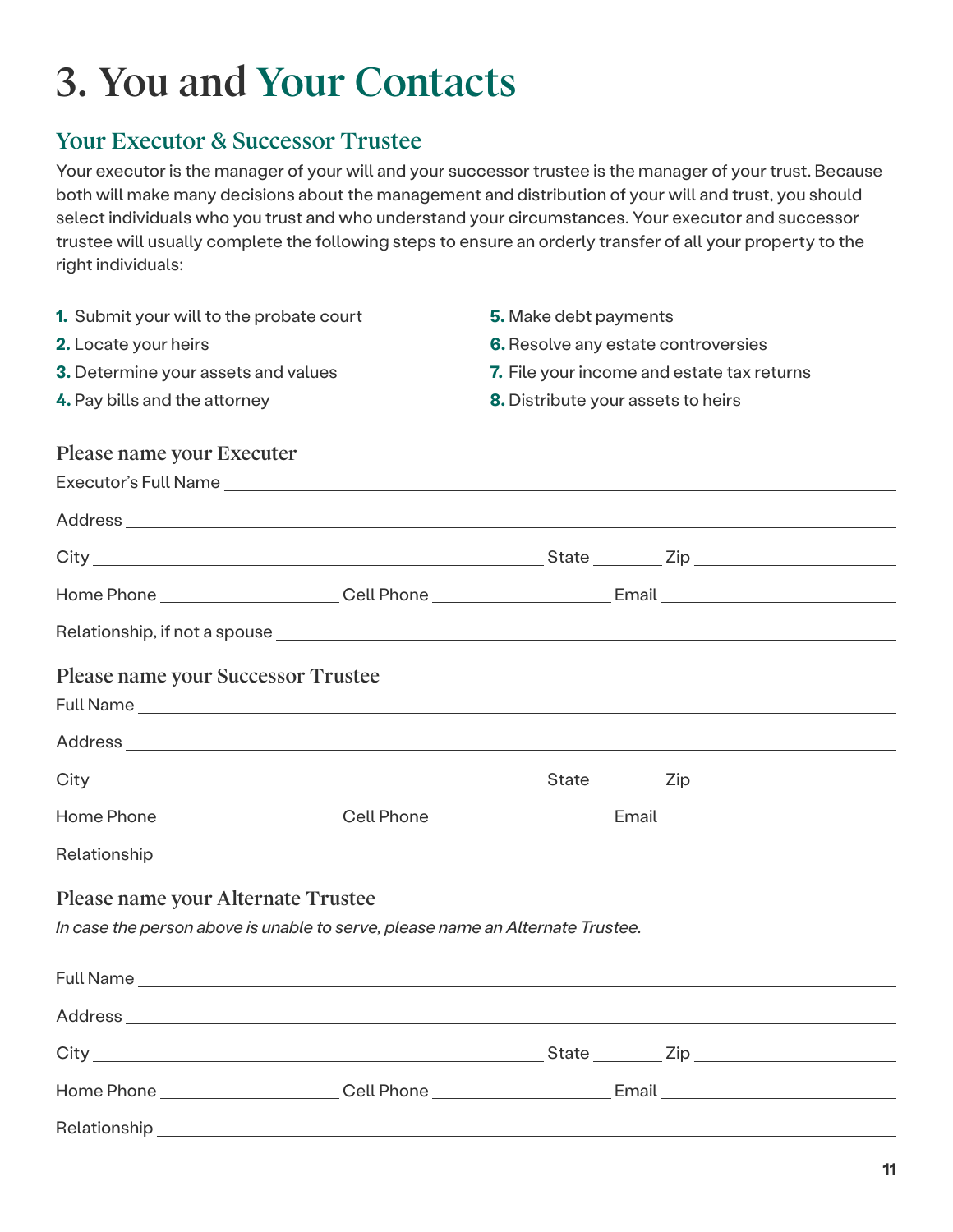# Your Guardian for Minor Children

| Please name your Guardian             |                                                                                                                                         |  |  |
|---------------------------------------|-----------------------------------------------------------------------------------------------------------------------------------------|--|--|
|                                       |                                                                                                                                         |  |  |
|                                       |                                                                                                                                         |  |  |
|                                       |                                                                                                                                         |  |  |
|                                       | Home Phone ________________________Cell Phone _________________________Email _________________________________                          |  |  |
|                                       |                                                                                                                                         |  |  |
| Please name your Alternate Guardian   |                                                                                                                                         |  |  |
|                                       |                                                                                                                                         |  |  |
|                                       |                                                                                                                                         |  |  |
|                                       | Home Phone ________________________Cell Phone _________________________Email _________________________________                          |  |  |
|                                       |                                                                                                                                         |  |  |
| <b>Power of Attorney for Finances</b> | Do you want to create a durable power of attorney for finances? $\Box$ Yes $\Box$ No<br>Please name your Power of Attorney for Finances |  |  |
|                                       |                                                                                                                                         |  |  |
|                                       |                                                                                                                                         |  |  |
|                                       |                                                                                                                                         |  |  |
|                                       | Home Phone _______________________Cell Phone _________________________Email __________________________________                          |  |  |
|                                       |                                                                                                                                         |  |  |
|                                       | Please name your Alternate Power of Attorney for Finances                                                                               |  |  |
|                                       |                                                                                                                                         |  |  |
|                                       |                                                                                                                                         |  |  |
|                                       |                                                                                                                                         |  |  |
|                                       |                                                                                                                                         |  |  |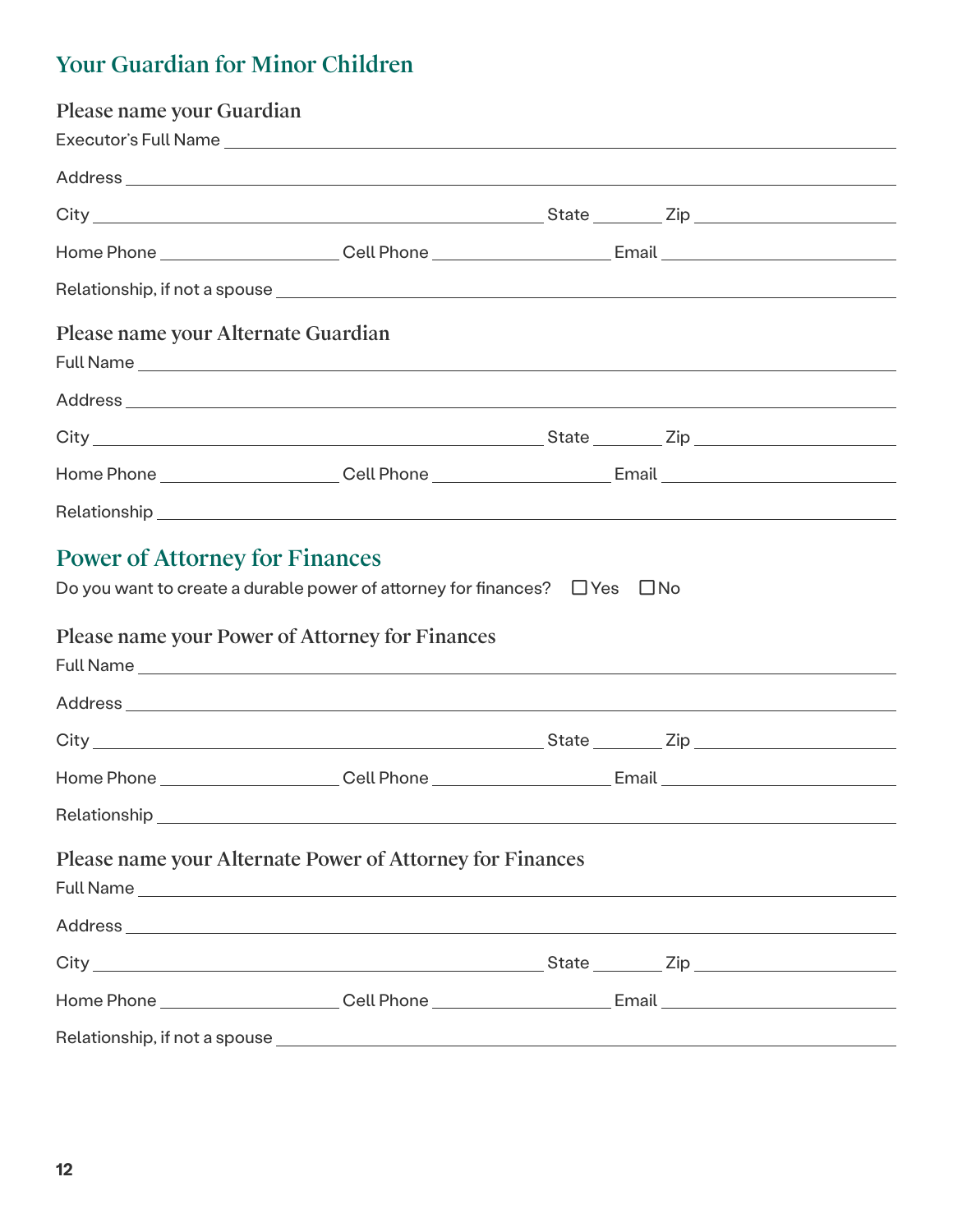### Your Health Care Representative

Your Advance Health Care Directive enables you to appoint someone under a power of attorney for health care and give specific directions about your care.

| Please name your Power of Attorney for Health Care           |                                                                                                                |  |
|--------------------------------------------------------------|----------------------------------------------------------------------------------------------------------------|--|
|                                                              |                                                                                                                |  |
|                                                              |                                                                                                                |  |
|                                                              |                                                                                                                |  |
|                                                              | Home Phone _______________________Cell Phone _________________________Email __________________________________ |  |
|                                                              |                                                                                                                |  |
| Please name your Alternate Power of Attorney for Health Care |                                                                                                                |  |
|                                                              |                                                                                                                |  |
|                                                              |                                                                                                                |  |
|                                                              |                                                                                                                |  |
|                                                              |                                                                                                                |  |
|                                                              |                                                                                                                |  |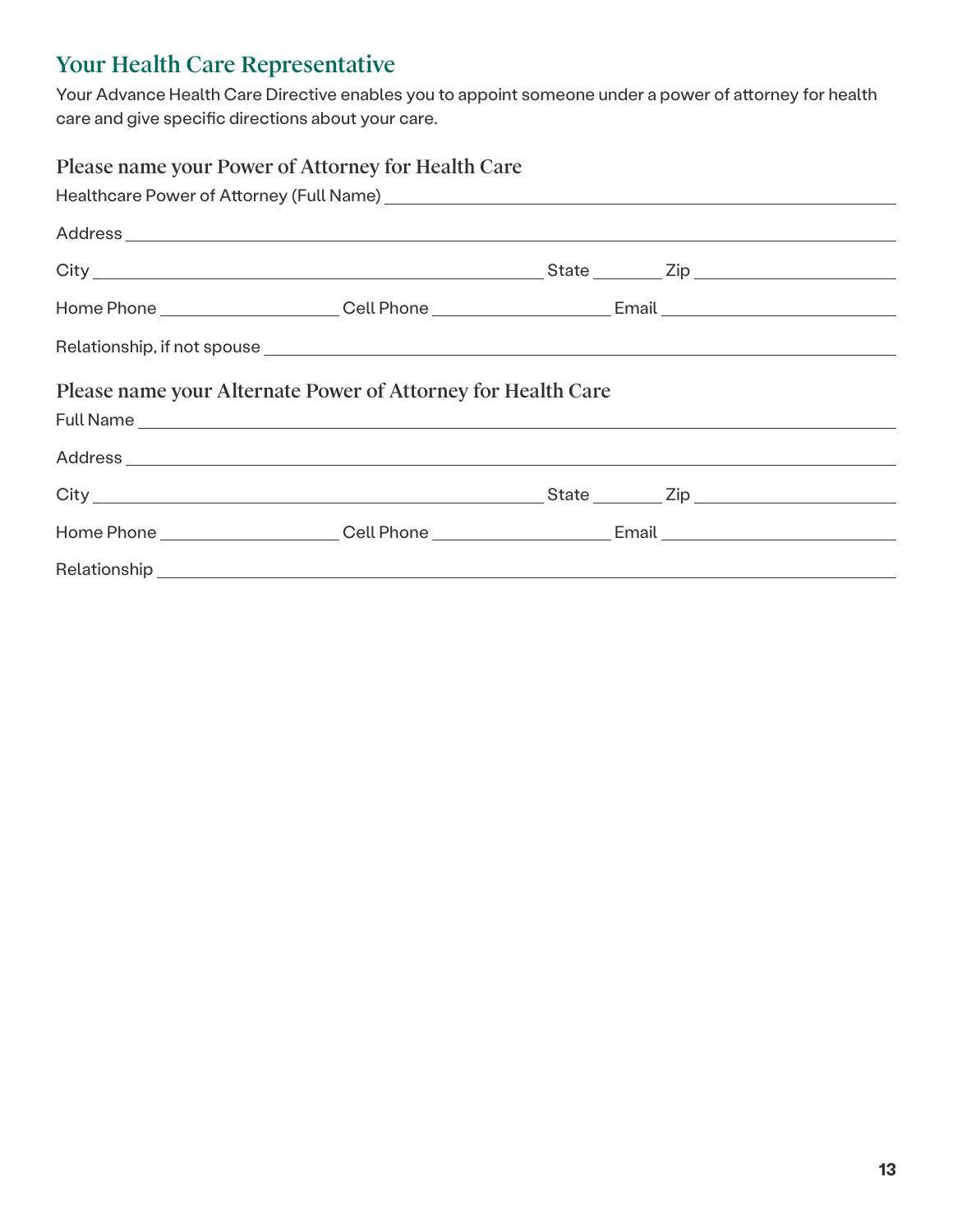# 4. Estate Finances

Your Advance Health Care Directive enables you to appoint someone under a power of attorney for health care and give specific directions about your care.

### Assets

| <b>Asset</b>                                                  | <b><i>STOTAL VALUE</i></b><br><b>OF ASSET</b> | <b>CHECK</b><br><b>IFJOINT</b><br><b>PROPERTY</b> | <b>CHECK IF YOUR</b><br><b>PROPERTY</b> | <b>CHECKIFYOUR</b><br><b>SPOUSE'S</b><br><b>PROPERTY</b> |
|---------------------------------------------------------------|-----------------------------------------------|---------------------------------------------------|-----------------------------------------|----------------------------------------------------------|
| <b>Example Property</b>                                       | \$298,000                                     | □                                                 | □                                       | П                                                        |
| <b>Real Estate</b>                                            |                                               |                                                   |                                         |                                                          |
| <b>Main Residence Address</b>                                 |                                               | П                                                 | ΙI                                      | $\Box$                                                   |
| <b>Second Residence Address</b>                               |                                               | П                                                 | П                                       |                                                          |
| <b>Vacation Home</b>                                          |                                               | $\Box$                                            | $\mathsf{L}$                            | $\mathsf{L}$                                             |
|                                                               |                                               | ΙI                                                | $\Box$                                  |                                                          |
|                                                               |                                               | П                                                 | H                                       |                                                          |
| <b>Checking Accounts</b>                                      |                                               |                                                   |                                         |                                                          |
|                                                               |                                               | ΙI                                                | ΙI                                      |                                                          |
|                                                               |                                               | ΙI                                                |                                         |                                                          |
|                                                               |                                               | П                                                 | H                                       | $\overline{\phantom{a}}$                                 |
| Savings Accounts/CDs/Money Market Funds/Credit Union Accounts |                                               |                                                   |                                         |                                                          |
|                                                               |                                               | □                                                 | $\mathsf{L}$                            | ΙI                                                       |
|                                                               |                                               | $\Box$                                            | □                                       | ⊔                                                        |
| Tax Sheltered Annuity not in Retirement Plan                  |                                               | $\Box$                                            | $\Box$                                  | □                                                        |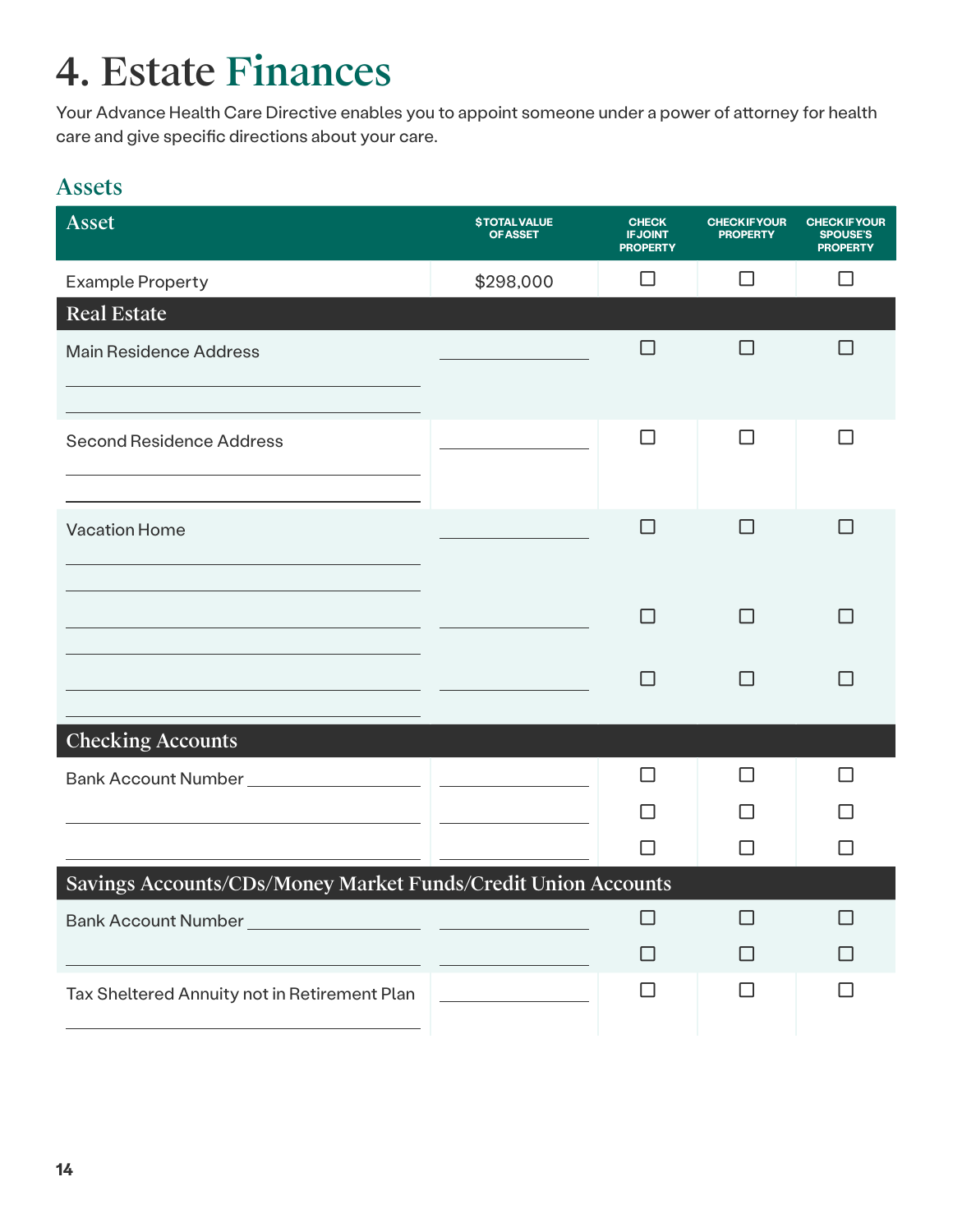| <b>Asset</b>                                                | <b><i>STOTAL VALUE</i></b><br><b>OF ASSET</b> | <b>CHECK</b><br><b>IFJOINT</b><br><b>PROPERTY</b> | <b>CHECK IF YOUR</b><br><b>PROPERTY</b> | <b>CHECK IF YOUR</b><br><b>SPOUSE'S</b><br><b>PROPERTY</b> |
|-------------------------------------------------------------|-----------------------------------------------|---------------------------------------------------|-----------------------------------------|------------------------------------------------------------|
| Investments                                                 |                                               |                                                   |                                         |                                                            |
| Bonds or Bond Fund Custodian, Account #                     |                                               | $\Box$                                            | ΙI                                      | ΙI                                                         |
| Stocks or Stock Fund Custodian, Account #                   |                                               | $\Box$                                            | П                                       | П                                                          |
| <b>Saving Bonds</b>                                         |                                               | $\Box$                                            | $\mathsf{L}$                            | $\mathsf{L}$                                               |
| <b>Business Interests</b>                                   |                                               | $\Box$                                            | П                                       | П                                                          |
| Personal Property                                           |                                               |                                                   |                                         |                                                            |
| Furniture/Household Furnishings                             |                                               | H                                                 | ΙI                                      |                                                            |
| Tools & Equipment                                           |                                               | П                                                 | П                                       | $\mathsf{L}$                                               |
| Antiques/Collections                                        |                                               | П                                                 | П                                       | ΙI                                                         |
| Jewelry                                                     |                                               | П                                                 | П                                       | П                                                          |
| Automobiles/Vehicles                                        |                                               | П                                                 | П                                       | П                                                          |
| <b>Business Interests</b>                                   |                                               |                                                   |                                         |                                                            |
| Life Insurance - Face Amount/Death Benefit                  |                                               | $\Box$                                            | $\Box$                                  | ΙI                                                         |
| Retirement (IRA/401(k)/403(b))<br>Custodian, Account Number |                                               | □                                                 | □                                       | П                                                          |
| <b>Other Retirement Plan</b>                                |                                               | $\Box$                                            | □                                       | П                                                          |
| Miscellaneous                                               |                                               | □                                                 | П                                       | П                                                          |
| <b>Total Assets: \$</b>                                     |                                               |                                                   |                                         |                                                            |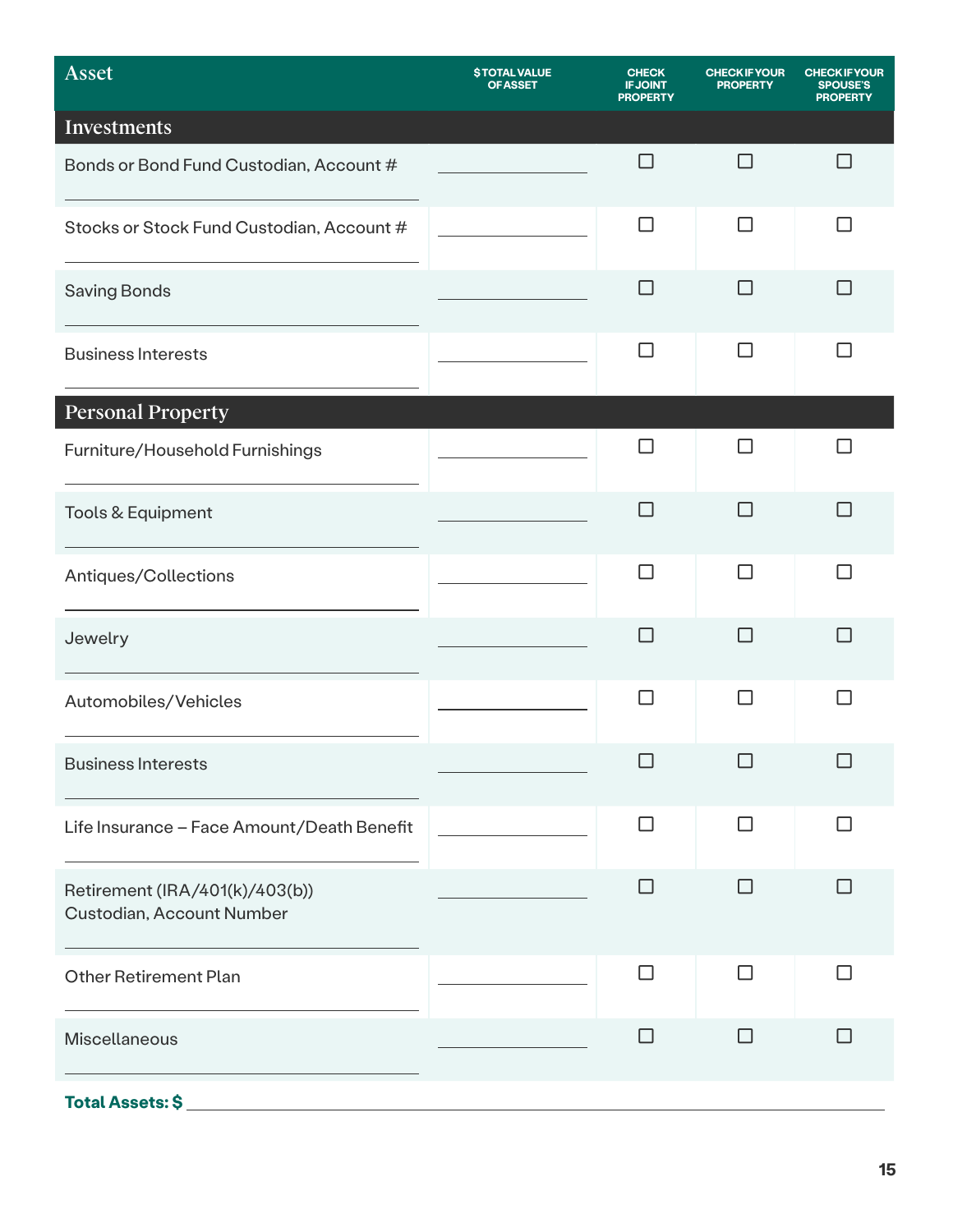### **Liabilities**

| <b>Liabilities</b>                        | <b><i>STOTAL VALUE</i></b><br><b>OF ASSET</b> | <b>CHECK</b><br><b>IFJOINT</b><br><b>PROPERTY</b> | <b>CHECK IF YOUR</b><br><b>PROPERTY</b> | <b>CHECK IF YOUR</b><br><b>SPOUSE'S</b><br><b>PROPERTY</b> |
|-------------------------------------------|-----------------------------------------------|---------------------------------------------------|-----------------------------------------|------------------------------------------------------------|
| Mortgage on Personal Residence            |                                               | П                                                 | $\Box$                                  | П                                                          |
| Mortgage on Second Residence              |                                               | $\Box$                                            | $\Box$                                  | П                                                          |
| Mortgage on Vacation Home                 |                                               | ΙI                                                | П                                       | $\mathsf{L}$                                               |
| <b>Vehicle Debts</b>                      |                                               | $\Box$                                            | $\Box$                                  | П                                                          |
| <b>Charge Accounts</b>                    |                                               | П                                                 | $\Box$                                  | □                                                          |
| <b>Installment Contracts</b>              |                                               | П                                                 | П                                       | П                                                          |
| Loan on Life Insurance                    |                                               | П                                                 | П                                       | П                                                          |
| <b>Other Debts</b>                        |                                               | П                                                 | П                                       | П                                                          |
|                                           |                                               | П                                                 | П                                       | П                                                          |
| <b>Total Liabilites/Debts:</b><br>$\oint$ |                                               | П                                                 | П                                       | П                                                          |
|                                           |                                               |                                                   | (Assets Less Liabilities)               |                                                            |
| <b>Sources of Your Property</b>           |                                               |                                                   |                                         |                                                            |